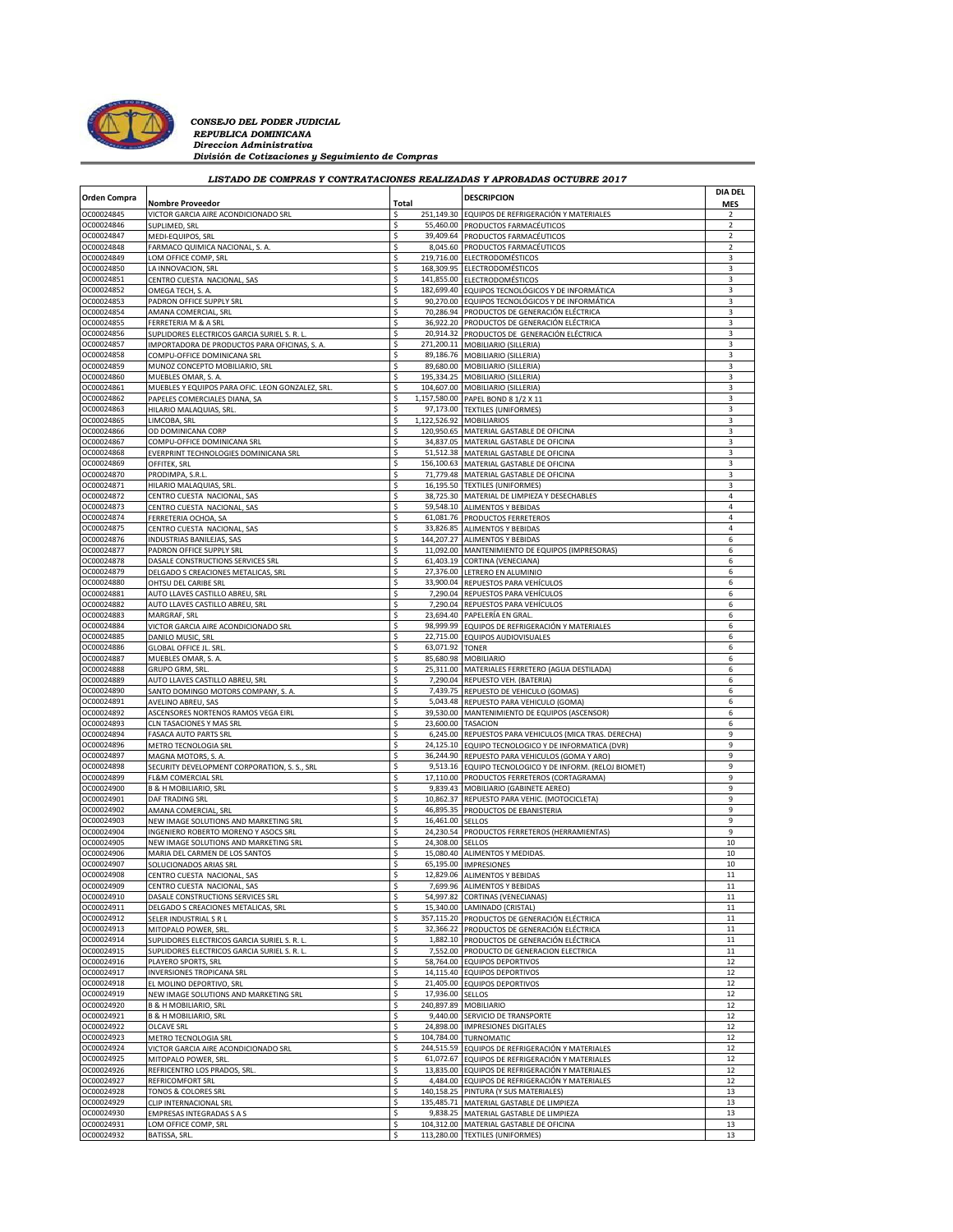

*CONSEJO DEL PODER JUDICIAL*<br>*REPUBLICA DOMINICANA*<br>*Direccion Administrativa División de Cotizaciones y Seguimiento de Compras*

## *LISTADO DE COMPRAS Y CONTRATACIONES REALIZADAS Y APROBADAS OCTUBRE 2017*

 $\overline{\phantom{a}}$ 

| <b>Orden Compra</b>      |                                                                       |             |                                | <b>DESCRIPCION</b>                                                                        | <b>DIA DEL</b>   |
|--------------------------|-----------------------------------------------------------------------|-------------|--------------------------------|-------------------------------------------------------------------------------------------|------------------|
| OC00024933               | <b>Nombre Proveedor</b>                                               | Total<br>\$ |                                | 304,864.80 MOBILIARIO                                                                     | <b>MES</b><br>16 |
| OC00024934               | LIMCOBA, SRL                                                          |             | 62,828.86                      | PUBLICACIÓN                                                                               | 16               |
| OC00024935               | EDITORA DEL CARIBE, SA<br>EDITORA LISTIN DIARIO S A                   | \$          |                                | 68,987.52 PUBLICACIÓN                                                                     | 16               |
| OC00024936               | <b>EMPRESAS INTEGRADAS S A S</b>                                      | S           |                                | 151,200.00 EQUIPOS DE REFRIGERACIÓN Y MATERIALES                                          | 16               |
| OC00024937               | CONSTRUCTORA DAILEY, SRL                                              |             | 294,199.38                     | EQUIPOS DE REFRIGERACIÓN Y MATERIALES                                                     | 16               |
| OC00024938               | COMERCIAL SANTANA, SRL                                                | \$          |                                | 12,980.00 REPUESTO PARA VEHICULO (BATERIA)                                                | 16               |
| OC00024939               | V ENERGY, S.A.                                                        | \$          |                                | 750,000.00 COMBUSTIBLE                                                                    | 17               |
| OC00024940               | CENTRO CUESTA NACIONAL, SAS                                           | Ś           | 76,923.75                      | <b>ALIMENTOS Y BEBIDAS</b>                                                                | 17               |
| OC00024941               | INDUSTRIAS BANILEJAS, SAS                                             |             |                                | 68,398.70 ALIMENTOS Y BEBIDAS                                                             | 17               |
| OC00024942               | DAF TRADING SRL                                                       | \$          |                                | 49,029.59 CASCO PARA MOTOCICLETA, LONA                                                    | 17               |
| OC00024943               | SINERGIT, S. A.                                                       | \$          | 40,806.08                      | EQUIPOS TECNOLÓGICOS Y DE INFORMÁTICA                                                     | 17               |
| OC00024944               | IMPORTADORA DOPEL, SRL                                                | \$          | 2,666.80                       | <b>SELLOS PRETINTADO</b>                                                                  | 17               |
| OC00024945               | GG GREEN PEST SOLUTION SRL                                            | \$          |                                | 37,760.00 FUMIGACIÓN                                                                      | 17               |
| OC00024946               | EDITORA CORRIPIO, SAS                                                 | Ś           | 30,680.00                      | IMPRESIONES Y PUBLICACIONES DIGITALES                                                     | 17               |
| OC00024947               | DELGADO S CREACIONES METALICAS, SRL                                   | \$          |                                | 23,600.00 SERVICIO DE REMOZAMIENTO                                                        | 17               |
| OC00024948               | JOSE MARMOL DISENOS Y CONSTRUCCIONES SRL                              | Ś           | 21,228.00 HERRERIA             |                                                                                           | 17               |
| OC00024949               | LOGOMARCA, S. A.                                                      | \$          | 19,470.00                      | PARAGUA                                                                                   | 17               |
| OC00024950               | PS & S PROVEEDORA DE SERVS. & SUMINIST DE OF., SRL                    | \$          |                                | 19,116.00 MATERIAL GASTABLE DE OFICINA                                                    | 17               |
| OC00024951               | IMPORTADORA DOPEL, SRL.                                               | \$<br>\$    | 16,885.80 SELLOS               |                                                                                           | 17<br>18         |
| OC00024952<br>OC00024953 | IMPORTADORA DOPEL, SRL<br>EVERPRINT TECHNOLOGIES DOMINICANA SRL       |             | 16,225.00<br>1,059,098.43      | <b>SELLOS</b><br><b>TONER</b>                                                             | 18               |
| OC00024954               | TONER DEPOT INTERNATIONAL A. R. C., SRL,                              | \$          | 709,400.19 TONER               |                                                                                           | 18               |
| OC00024955               | OFFITEK, SRL                                                          | S           | 56,911.40                      | <b>TONER</b>                                                                              | 18               |
| OC00024956               | LA INNOVACION, SRL                                                    |             | 6,100.00                       | PRODUCTOS FERRETEROS                                                                      | 18               |
| OC00024957               | RAMON ANTONIO ANDUJAR BELTRE                                          | \$          |                                | 6,136.00 EMPASTADO                                                                        | 18               |
| OC00024958               | SELER INDUSTRIAL S R L                                                |             | 5,841.00                       | PRODUCTOS DE GENERACIÓN ELÉCTRICA                                                         | 18               |
| OC00024959               | ANTONIO P HACHE & CO SAS                                              |             | 4,896.65                       | PRODUCTOS DE GENERACIÓN ELÉCTRICA                                                         | 18               |
| OC00024960               | DELGADO S CREACIONES METALICAS, SRL                                   |             |                                | 2,301.00 LAMINADOS DE CRISTALES                                                           | 18               |
| OC00024961               | FERRETERIA AMERICANA, SAS                                             |             |                                | 1,835.11 PRODUCTOS FERRETEROS                                                             | 18               |
| OC00024963               | COMPU-OFFICE DOMINICANA SRL                                           |             | 83,836.13                      | EQUIPOS INFORATICOS Y MAT. ELECTRICOS                                                     | 18               |
| OC00024964               | MUEBLES OMAR, S. A.                                                   | \$          |                                | 163,308.46 MOBILIARIO                                                                     | 19               |
| OC00024965               | IMPORTADORA DE PRODUCTOS PARA OFICINAS, S. A.                         | \$          |                                | 271,200.11 MOBILIARIO (SILLERIA)                                                          | 19               |
| OC00024966               | CECOMSA SRL                                                           |             | 7,176,671.00                   | EQUIPOS TECNOLÓGICOS Y DE INFORMÁTICA                                                     | 19               |
| OC00024967               | LOGOMARCA, S. A.                                                      | \$          | 1,610.70                       | <b>SELLOS</b>                                                                             | 20               |
| OC00024968               | EDITORA LISTIN DIARIO S A                                             | S           |                                | 68,987.52 PUBLICACIÓN                                                                     | 20               |
| OC00024969               | EDITORA DEL CARIBE, SA                                                | S           | 62,828.86                      | PUBLICACIÓN                                                                               | 20               |
| OC00024970               | MATERIALES INDUSTRIALES, SAS                                          | \$          |                                | 6,130.10 PRODUCTOS FERRETEROS                                                             | 20               |
| OC00024971               | MITOPALO POWER, SRL                                                   | \$<br>Ś     |                                | 83,355.20 PRODUCTOS DE GENERACION ELECTRICA                                               | 20<br>20         |
| OC00024972               | UNIFORMES ZONA ORIENTAL DRR, SRI                                      | \$          | 63,189.00<br>17,093.14 MALETÍN | TEXTILES (UNIFORME DEPORTIVOS)                                                            | 20               |
| OC00024973<br>OC00024974 | COMPUTADORAS DOMINICANAS SRL                                          | \$          |                                | 1,416.00 CARPETA EJECUTIVA                                                                | 20               |
| OC00024975               | <b>GL PROMOCIONES, SRL</b><br>MATERIALES INDUSTRIALES, SAS            |             | 41,000.16                      | PRODUCTOS DE GENERACION ELECTRICA                                                         | 20               |
| OC00024976               | REFRIPARTES, S. A.                                                    | \$          | 105,230.00                     | EQUIPOS DE REFRIGERACION Y MATERIALES                                                     | 20               |
| OC00024977               | P & V MOVIL COMERCIAL, SRL                                            | \$          |                                | 44,250.00 MATERIAL GASTABLE DE OFICINA                                                    | 20               |
| OC00024978               | CARY INDUSTRIAL, S. A                                                 | \$          | 33,276.00                      | MATERIAL GASTABLE DE OFICINA                                                              | 20               |
| OC00024979               | <b>B &amp; H MOBILIARIO, SRL</b>                                      |             | 104,819.40                     | <b>OBRAS MENORES</b>                                                                      | 20               |
| OC00024980               | <b>EDIESCO SRL</b>                                                    | \$          | 47,200.00                      |                                                                                           | 21               |
| OC00024981               | <b>JARDIN ILUSIONES SRI</b>                                           | S           |                                | 62,357.10 SERVICIO ARREGLO FLORAL                                                         | 23               |
| OC00024982               | ANFITRIONES, SAS.                                                     |             | 16,284.00                      | SERVICIO DE MONTAJE                                                                       | 23               |
| OC00024983               | FRANKLIN MOJICA LORA                                                  | \$          |                                | 16,001.68 SERVICIO DE SONIDO                                                              | 23               |
| OC00024984               | MIRIAN ALTAGRACIA ENCARNACION MEJIA                                   |             | 11,000.00                      | SERVICIO DE INTERPRETE                                                                    | 23               |
| OC00024985               | REPTCOM, SRL                                                          |             | 7,472.35                       | SERVICIO DE RADIOS PORTATIL                                                               | 23               |
| OC00024986               | LA INNOVACION, SRL                                                    | Ś           | 24,849.95                      | MATERIALES ELECTRICOS Y OTROS EQUIPOS                                                     | 23               |
| OC00024987               | SELER INDUSTRIAL S R L                                                | S           |                                | 12,000.60 OTROS EQUIPOS                                                                   | 23               |
| OC00024988               | EDITORA LISTIN DIARIO S A                                             |             | 51,740.64                      | PUBLICIDAD                                                                                | 23               |
| OC00024989               | MIXTLI GRAFIKA EIRL                                                   | \$          | 26,000.00                      | IMPRESIONES Y ENCUADERNACIONES                                                            | 23               |
| OC00024990               | REFRICOMFORT SRL                                                      | \$          |                                | 15,330.56 MATERIALES ELECTRICOS                                                           | 23               |
| OC00024991<br>OC00024993 | ALMACENES UNIDOS, SAS                                                 |             | 3,318.01                       | HERRAMIENTAS-MAQUINAS Y PRODUCTOS FEBROSOS                                                | 23<br>24         |
| OC00024994               | CENTRO DE TROFEOS Y UTILES DEPORTIVOS SRL<br>EL MOLINO DEPORTIVO, SRL |             |                                | 26,550.00 UTILES DEPORTIVOS<br>17,210.01 UTILES DEPORTIVOS                                | 24               |
| OC00024995               | P & V MOVIL COMERCIAL, SRL                                            | Ś           | 16,921.20                      | UTILES DEPORTIVOS                                                                         | 24               |
| OC00024996               | INVERSIONES TROPICANA SRL                                             |             |                                | 7,035.40 UTILES DEPORTIVOS                                                                | 24               |
| OC00024997               | <b>DAF TRADING SRL</b>                                                |             |                                | 11,269.00 REPUESTOS PARA VEHICULOS                                                        | 24               |
| OC00024998               | METRO TECNOLOGIA SRL                                                  | Ś           |                                | 43,677.70 EQUIPOS DE SEGUIRDAD                                                            | 24               |
| OC00024999               | 2P TECHNOLOGY, SRL                                                    | Ś           |                                | 45,406.40 UTILES DE ESCRITORIO                                                            | 25               |
| OC00025000               | <b>CRISTALES Y ENMARCADOS SRL</b>                                     | \$          |                                | 2,500.00 PRODUCTOS DE VIDRIO                                                              | 25               |
| OC00025001               | AUTOCENTRO NAVARRO, SRL                                               | Ś           |                                | 28,699.98 OTROS REPUESTOS Y ACCERIOS MENORES                                              | 25               |
| OC00025002               | <b>AMERICAN SENTRY SRL</b>                                            | \$          | 53,218.00                      | OTROS REPUSTOS Y ACCESORIOS MENORES                                                       | 25               |
| OC00025003               | TRI POWER J Q, SRL                                                    | \$          |                                | 100,005.90 EQUIPOS DE GENERACION Y MAT. ELECTRICOS                                        | 25               |
| OC00025004               | FORMULARIOS COMERCIALES, S. A.                                        | \$          | 65,702.40                      | PAPEL DE ESCRITORIO                                                                       | 25               |
| OC00025005               | DISTRIBUIDORA ELECTRONICA LAMA SRL                                    | \$          | 4,377.80                       | EQUIPOS TECNOLOGICOS Y DE INFORMATICA                                                     | 25               |
| OC00025006               | OFFICE SEAT, SRL                                                      | \$          |                                | 110,377.20 MOBILIARIOS DE OFICINA                                                         | 25               |
| OC00025007               | FERRETERIA AMERICANA, SAS                                             | \$          | 33,978.01                      | PRODUCTOS DE GENERACION ELECTRICA                                                         | 25               |
| OC00025008               | COMPU LETRAS DESIGNS SRL                                              | \$          | 39,423.80                      | ARTICULOS DE PLASTICO                                                                     | 25               |
| OC00025009<br>OC00025010 | CONSTRUCTORA ELECTROMEGA, SRL                                         | \$<br>Ś     |                                | 86,187.20 SERV. ESPECIALES DE MANT<br>10,878,125.00 EQUIPOS TECNOLÓGICOS Y DE INFORMÁTICA | 27               |
| OC00025011               | DISTRIBUIDORA UNIVERSAL, S. A.<br>PG CONTRATISTAS, SRL                | \$          | 2,149,757.27                   |                                                                                           | 27<br>27         |
| OC00025012               | MUEBLES OMAR, S. A.                                                   | \$          |                                | PRODUCTOS DE GENERACIÓN ELÉCTRICA (PLANTA)<br>34,920.68 MOBILIARIO                        | 27               |
| OC00025013               | MUNOZ CONCEPTO MOBILIARIO, SRL                                        | \$          |                                | 89,680.00 MOBILIARIO (SILLERIA)                                                           | 27               |
| OC00025014               | MUEBLES OMAR, S. A.                                                   | \$          | 195,334.25                     | MOBILIARIO (SILLERIA)                                                                     | 27               |
| OC00025015               | IMPORTADORA DE PRODUCTOS PARA OFICINAS, S. A.                         | \$          |                                | 271,200.11 MOBILIARIO (SILLERIA)                                                          | 27               |
| OC00025016               | OMEGA TECH, S. A.                                                     | \$          |                                | 5,256,096.50 EQUIPOS TECNOLÓGICOS Y DE INFORMÁTICA                                        | 27               |
| OC00025017               | CENTRO CUESTA NACIONAL, SAS                                           |             | 1,485.00                       | ALIMENTOS Y BEBIDAS                                                                       | 27               |
| OC00025018               | LIMCOBA, SRL                                                          | \$          |                                | 53,035.10 OBRAS MENORES                                                                   | 27               |
| OC00025019               | DISTRIBUIDORA Y SERVICIOS DIVERSOS DISOPE SRL                         | \$          | 17,405.00 SELLOS               |                                                                                           | 27               |
| OC00025020               | NEW IMAGE SOLUTIONS AND MARKETING SRL                                 | \$          | 14,956.50                      | <b>SELLOS</b>                                                                             | 27               |